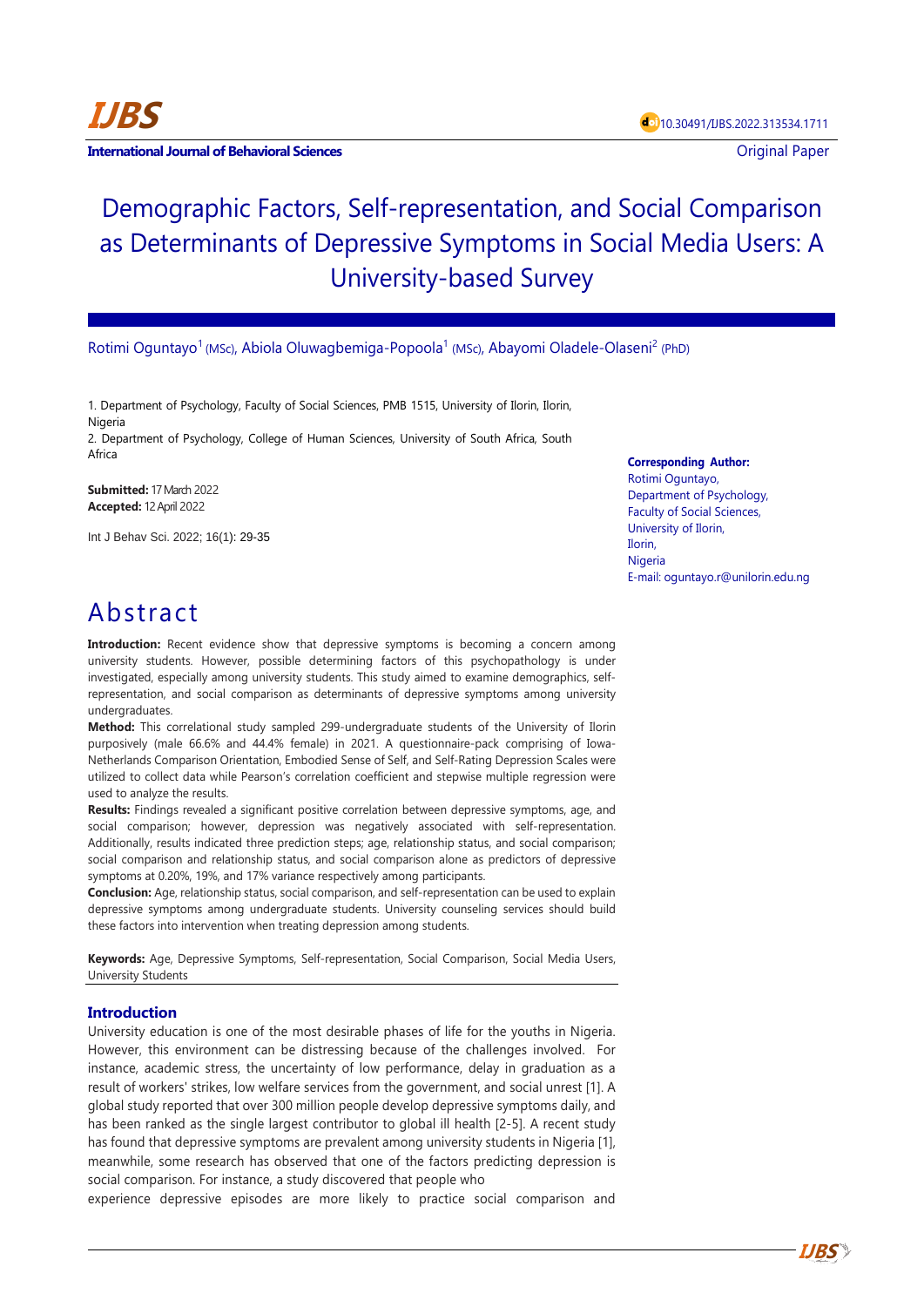experience a decrease in positive effect as a result of upward social comparison [4].

Social comparison is used as self-concept to form an absolute interpretation of phenomenon by using its conclusions on people's attitudes, abilities, and opinions [6]. When individuals can favorably compare themselves with others, they may feel positive about selves, but when the perceived results of comparison reveal that other people are better than them, then an individual's selfworth is likely going to be affected negatively which could culminate in depression [7]. This could be the reason that makes individuals who tend to compare themselves with other people's appearance, pictures or post on social media, task performance, and so on could suddenly find themselves being depressed especially when they perceive others better than themself [8]. In this case, people may feel much better about themselves or even much worse about themselves, depending on the way they view themselves compared to others.

When individuals compare their lives and achievements with the "perceived better" ones on social media, they may feel moody about themselves and may metamorphose to depressive symptoms [9]. So, it may not necessarily be that the social media websites are the cause of these negative feelings, but the comparisons the users made in their minds as a result of the content they see and interpret negatively. One of the proponents of this concept asserted, "comparison is the thief of joy; our high school friend's relationship looks better than our relationship. Our roommate's vacation seems more epic than the one we took last month. Our sister's life is infinitely more organized and "together" than our own" [10]. This view is a typical example of how social comparison augments in people. The upward social comparison erupts when one compares his/herself with other individuals who are perceived better off than the way they are [11].

A past study has empirically revealed the simultaneous episode of depressive symptoms and social comparison [12]. Most times the use of social media such as; Facebook, Instagram, WhatsApp, Snapchat, etc., could initiate social comparison, where an individual starts to compare self-post with others' posts and the number of friends likes [13-16]. Meanwhile, online social media networking is a channel to meet friends, family, advertise a business, posts pictures, and compare self with others [14-17]. When the social comparison is excessive it triggers envy, jealousy, and wrong self-evaluation which are related to eventual depression. China's research has it that, not only social comparison but self-representation is a predictor of depressive symptoms [18], whereas as far as the researchers of this study are concerned, no similar research has established this in Nigeria yet.

Self-representation is referred to as the specific behavior used to process information about oneself to a real or imagined audience and eventual view or perception of self in a particular way [19]. Apart from the real self, a person can also decide to present their ideal self or false self on social media to deceive people, exploit, or seek impressions from others [15]. However, when the poster does not receive expected feedback it may lead to a low mood. Normally, society usually promotes the presentation of their best side for centuries, but recently social media has particularly begun to lend itself to selfpresentation otherwise known as a self-image because of the enabling customize profiles and features; the varying degrees of anonymity, disinhibition, and the asynchronous kind of editable communication that is attached with those sites [20]. These social networks give room for more strategic and generalized self-image than face-to-face interaction [21]. This suggests that those persons who already have social benefits of self-image will have a tendency to indulge in socially desirable representations and may achieve social acceptance. Incidentally, studies are revealing an increase in social media or cyber use addiction during the ongoing COVID-19 pandemic [22, 23].

Reports have shown that there is a surge in the number of active internet users within the year 2020 to 2021 compared to other years earlier. This may have been influenced by the COVID-19 pandemic as people were in lockdown conditions and off schooling or other daily activities [22, 23]. Furthermore, these studies revealed that there is a relationship between social media use and depression. In this study, it was found that young females used WhatsApp more than males, people used Twitter averagely, while more people utilized Instagram and Facebook. A study has found that scrolling through social media news feeds is related to depressive symptoms [24]. In the same direction, a study opined that the risk of internet addiction or penetration by university students across the nation during an academic interruption in Nigeria is associated with psychological distress [22]. Meanwhile, a recent study has found a prevalence of depressive symptoms among undergraduate students in a certain university in Nigeria between the years 2020 to 2021 with socio-demographics as major influencing factors [1].

Studies from the western world have found demographics as great determinants of depression, for instance; age, gender, relationship status, education level, and income [25], although some other studies contradicted these findings [26, 27]. However, age was found to be the most associating factor [22, 23, 24, 28]. Notably, previous studies have found that relationship status (being a single adolescent or long-term relationship in adulthood) has a positive association with depression [29-32]. Considering how the literature has been growing on the events being investigated in the current study, no existing study has focused on these variables especially in university-based settings during pandemics like the COVID-19 outbreak and at the same time among students who use social media in Nigeria. This kind of study would serve as an eyeopener to authorities of the educational sector and it could inform intervention for treating depression among undergraduate students. Considering these gaps, this study aimed at investigating whether psychosocial factors such as; age, marital status, comparison, and selfrepresentation could predict depressive symptoms among university undergraduate students, particularly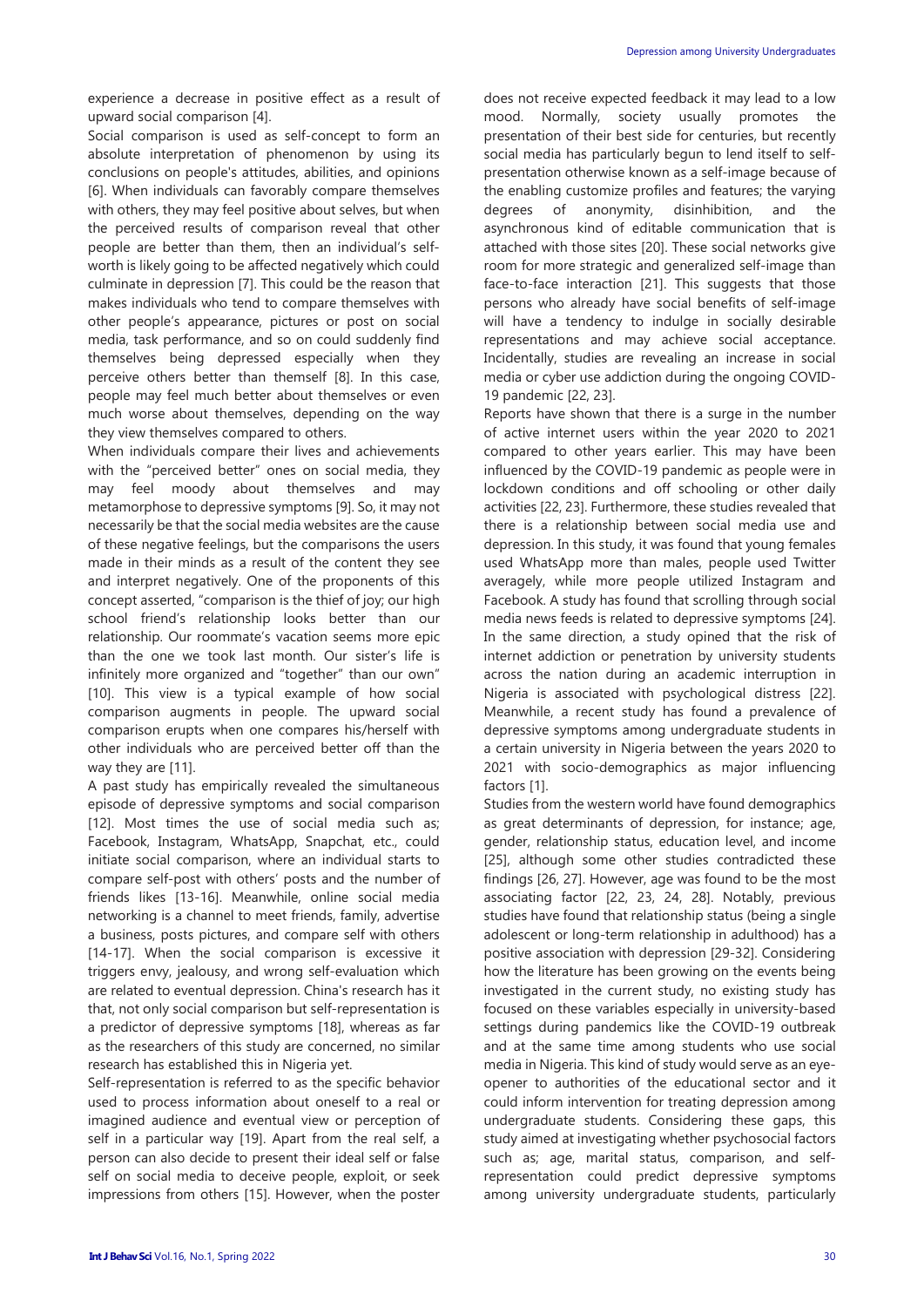those who frequently used social media during the second waves of the COVID-19 pandemic in Nigeria.

# **Method**

This study adopted a descriptive correlational design to investigate the relationship between age, relationship status, social comparison, self-representation, and depressive symptoms. The statistical population consisted of selected students of the University of Ilorin who were purposively sampled. This is because the present study is interested in the undergraduate students who use social media/internet frequently. The study was conducted among university students in 2021 when physical/traditional class resumed during the second wave of COVID-19 though social distancing was seriously imposed and observed. The researchers overcame these hurdles of restrictions using personal protection equipment such as; nose mask, hand glove, and other preventive measures as stipulated by university authorities. The number of samples was considered 299 based on Morris's formula for a limited population (N=5000). The inclusion criteria included being a student at the University of Ilorin, maintaining COVID-19 preventive measures, and signing of the informed consent to participate in the study. All participants agreed to participate and they were informed that they have the right to decline and exit the participation at any time during the study. Confidentiality of the participants' responses was assured. They were asked to fill out a questionnaire for one month. After removing the incomplete questionnaire pack, the 299-participants' responses were evaluated. Data were analyzed using SPSS 21.0. Descriptive statistics such as frequency, mean, standard deviation, and variance were used to describe the demographic information of the participants while Pearson product-moment correlation and stepwise multiple regression were used to test the formulated hypotheses in this study. A total of 299 respondents participated in this study. It was observed that there were 191 (63.9%) male respondents and 108 (36.1%) female respondents. This shows there was a higher response rate from males than females. Also, 200 (66.9%) were single, 65 (21.7%) were in a dyadic relationship and 34(11.4%) were in a romantic relationship. In terms of religion, 167 (55.9%) were Christians and 132 (44.1%) were Muslims. The occupational identity showed 244 (81.6%) students and 55 (18.4%) both schooling and working (table 1).

| Table 1. Summary of Descriptive Analysis of the Demographic Factors |                  |            |  |  |  |
|---------------------------------------------------------------------|------------------|------------|--|--|--|
| <b>Variables</b>                                                    | <b>Frequency</b> | Percentage |  |  |  |
| Age                                                                 |                  |            |  |  |  |
| $20 - 25$                                                           | 190              | 63.5       |  |  |  |
| $26 - 31$                                                           | 84               | 28.1       |  |  |  |
| $32 - 37$                                                           | 25               | 8.4        |  |  |  |
| Total                                                               | 299              | 100.0      |  |  |  |
| Gender                                                              |                  |            |  |  |  |
| Male                                                                | 191              | 63.9       |  |  |  |
| Female                                                              | 108              | 36.1       |  |  |  |
| Total                                                               | 299              | 100.0      |  |  |  |
| Relationship Status                                                 |                  |            |  |  |  |
| Romantic                                                            | 34               | 11.4       |  |  |  |
| Single                                                              | 200              | 66.9       |  |  |  |
| Dyadic                                                              | 65               | 21.7       |  |  |  |
| Total                                                               | 299              | 100.0      |  |  |  |
| <b>Religion</b>                                                     |                  |            |  |  |  |
| Christianity                                                        | 167              | 55.9       |  |  |  |
| Islam                                                               | 132              | 44.1       |  |  |  |
| Total                                                               | 299              | 100.0      |  |  |  |
| <b>Participants Occupational Identity</b>                           |                  |            |  |  |  |
| Students                                                            | 244              | 81.6       |  |  |  |
| Schooling/Working                                                   | 55               | 18.4       |  |  |  |
| Total                                                               | 299              | 100.0      |  |  |  |

The tools used in the study were as follows:

**The Iowa-Netherlands Comparison Orientation Measure (INCOM):** Gibbons and Buunk, (1999) designed the INCOM to assess the trait tendency of an individual to practice social comparison. This scale comprises of central aspects of the self, the other, and the psychological interplay between these two factors. It is an 11-item measure with a 5-point Likert scale ranging from 1=I disagree strongly, 2=disagree, 3=undecided, 4=agree, and 5=strongly agree. It is reliable, with a Cronbach's  $\alpha$ of .83, and validated by several empirical studies and correlations with other theoretically related measures [33]. For the current study, the exploratory analysis revealed high validity (KMO=.76; p<.001) with a Cronbach Alpha of .75. Items 5 and 11 are reversely scored while others are directly scored. The highest scores are 55; the higher the score the higher the level of comparing oneself with others and vice versa.

**Embodied Sense of Self Scale (ESSS):** Asai et al. (2016) developed this scale. It is a 23-item scale measuring subjective reports for the sense of self (selfrepresentation), reflect three factors thus: ownership, agency, continuity, and uniformity. The questionnaire showed a strong validity and reliability for practical use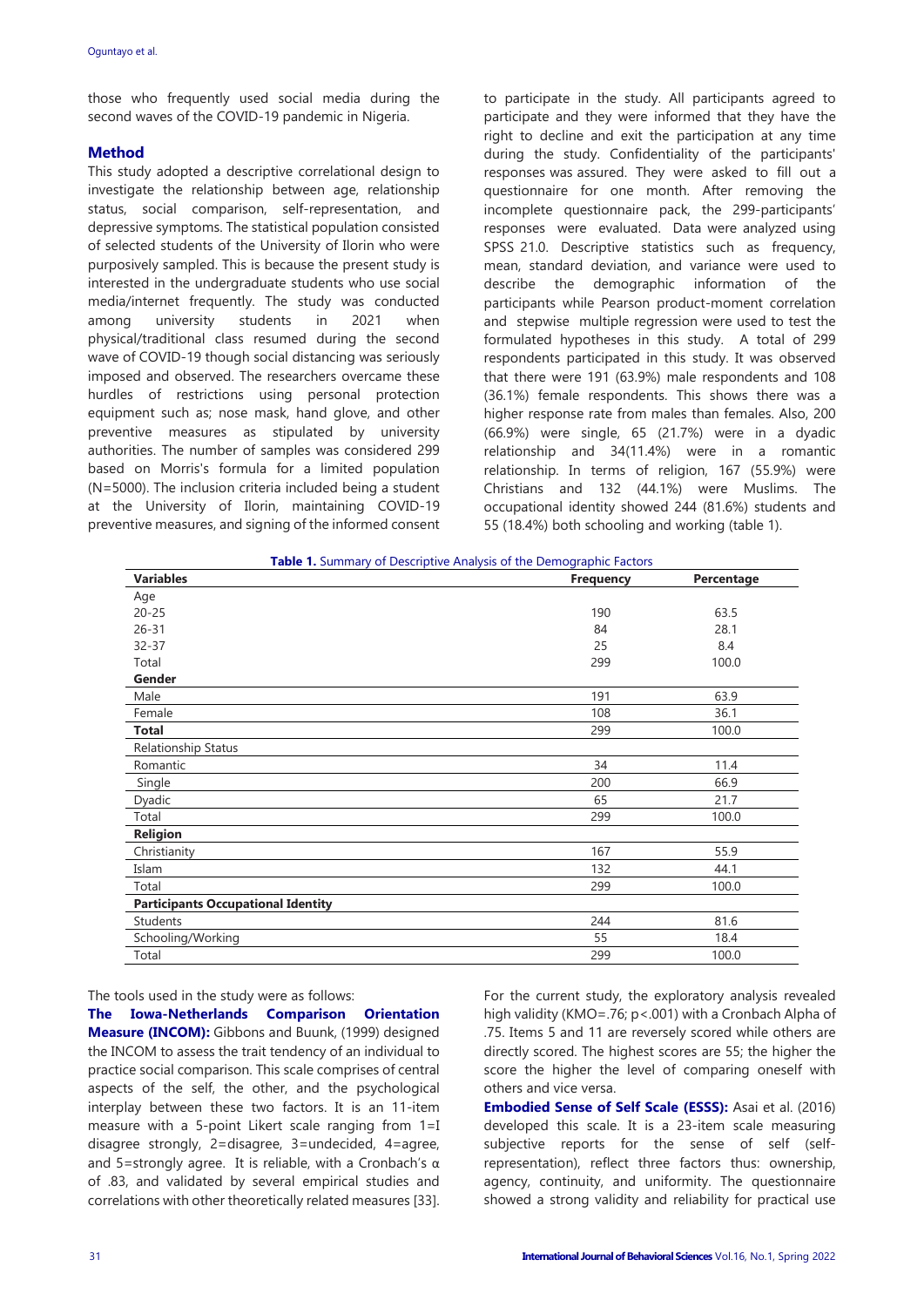according to the authors [34]. A tense and an expression for items were unified so that a higher score on a fivepoint Likert scale means a more anomalous ESS thus; 1= Strongly disagree, 2=Disagree somewhat, 3=Undecided, 4=Agree somewhat, and 5=Strongly agree". The internal consistency of the 23-item ESSS, α coefficients were calculated for the total score and each factor score among the 718 university students' sample. The results indicate sufficient values for practical usage of the ESSS:  $\alpha$  = 0.84 for total, 0.74 for ownership, 0.75 for narrative, and 0.71 for agency [33]. . For the present study, the exploratory analysis revealed high validity (KMO=.69; p<.001) while the overall Cronbach Alpha was .70. The composite highest score was 65, the average was 33 while belowaverage scores indicate low self-representation.

**The Zung Self-Rating Depression Scale (ZSDS):** The Zung Self-Rating Depression Scale (ZSDS) was developed by Zung (1965). This scale is a 20-item scale assessing the level of depressive symptoms. The scale has a rate of four common characteristics of depression: the pervasive effect, the physiological equivalents, other disturbances, and psychomotor activities. There are ten positively worded and ten negatively worded questions. Each question is scored on a 5-point Likert scale from 1=I disagree strongly, 2=disagree, 3=Undecided, 4=agree, 5=strongly agree. Zung recorded .67 to .80 of Cronbach Alpha coefficient [35]. . For this present study, the exploratory analysis revealed high validity (KMO=.68; p<.001) with .73 Cronbach Alpha reliability coefficient. The scores range from 25-100 low, 25-49 normal, 50-59 mild, 60-69 moderate, while 70 and above indicate severe depressive symptoms.

# **Results**

The results of the inferential statistics that test for the significance of the hypotheses are presented in Tables 2, 3a and 3b. The results showed that variables had a normal distribution. The significance levels for age, social comparison, self-representation, and depressive symptoms were 0.001, 0.08, and 0.011 respectively, in which a significant level above 0.05 and 0.01 indicates a normal distribution of data. The mean and standard deviation of the studied variables and their correlation is presented in Table 2. The results show that there is a significant positive correlation between age, social comparison, and depressive symptoms among undergraduate students. Whereas there was a negative correlation between self-representation and depressive symptoms. This indicates that, as self-representation decreases, the depressive symptoms also decrease. However, when social comparison, and age increase, the depressive symptoms decrease.

To examine the stepwise regression analysis, the proposed predictor variables (age, relationship status, social comparison, and self-representation) were regressed sequentially on depressive symptoms. The results indicated that the prediction takes place in three steps and the variables of age, relationship status, and social comparison together explain 0.20% of the relevant changes of depressive symptoms with negative impacts. The results of the regression coefficients showed that the social comparison and relationship status can predict depressive symptoms with a positive impact having a beta coefficients of 0.39 and with a variance of 19% that depict the magnitude of the effect on depressive symptoms. Moreover, social comparison alone was a predictive factor for depressive symptoms (with a beta coefficients 0.42) having a positive impact and the variance accounted for was 17% depicting the magnitude of the effect on depressive symptoms (Table 3). Considering the results in this study, it can be stated that the predictor variables (age, relationship status, and social comparison) have the strength to predict depressive symptoms. However, the combination of these variables can predict depression with a negative impact.

Despite the results obtained in Table 3a, the tolerance results present values related to assessing multicollinearity among the predictor variables. The results of Table 3b showed that none of the tolerance values are below .75, which indicates that deleting one of the predictor variables (age, gender, class level in school, relationship status, and self-representation) is of no use in explaining the outcome predictors of depressive symptoms in this study. This indicates that even though the majority of the variables regressed in the stepwise analysis are insignificant in predicting depressive symptoms at the moment in the current study, it could still be useful for explaining depressive symptoms in some instances. Therefore, there is no need to consider creating a new variable or deleting one of these predictor variables in Table 3b. In other words, the assumption of multicollinearity means that there is a strong correlation between age, social comparison, and relationship status as predictor variables. In this situation, still, the high value of the determination coefficient of the regression model may not portray high validity according to the tolerance variance and values obtained in Table 3b.

#### **Table 2.** Mean and SD and their Correlations

| <b>Variables</b>    |        |         |                          | M     | SD    |
|---------------------|--------|---------|--------------------------|-------|-------|
| Age                 | $\sim$ |         |                          | 157   | ـ∂0.  |
| Social Comparison   | $-.02$ | $\sim$  |                          | 44.73 | 33.39 |
| Self-Representation | - 17** | . 16    | $\overline{\phantom{a}}$ | 6.62  | 2.92  |
| Depression          | 1つ*    | $.41**$ | $14**$                   | 58.5  | 10.95 |

\*\*. Correlation is significant at the 0.01 level (1-tailed)

\*. Correlation is significant at the 0.05 level (2-tailed).

**Dependent variable**: Depressive symptoms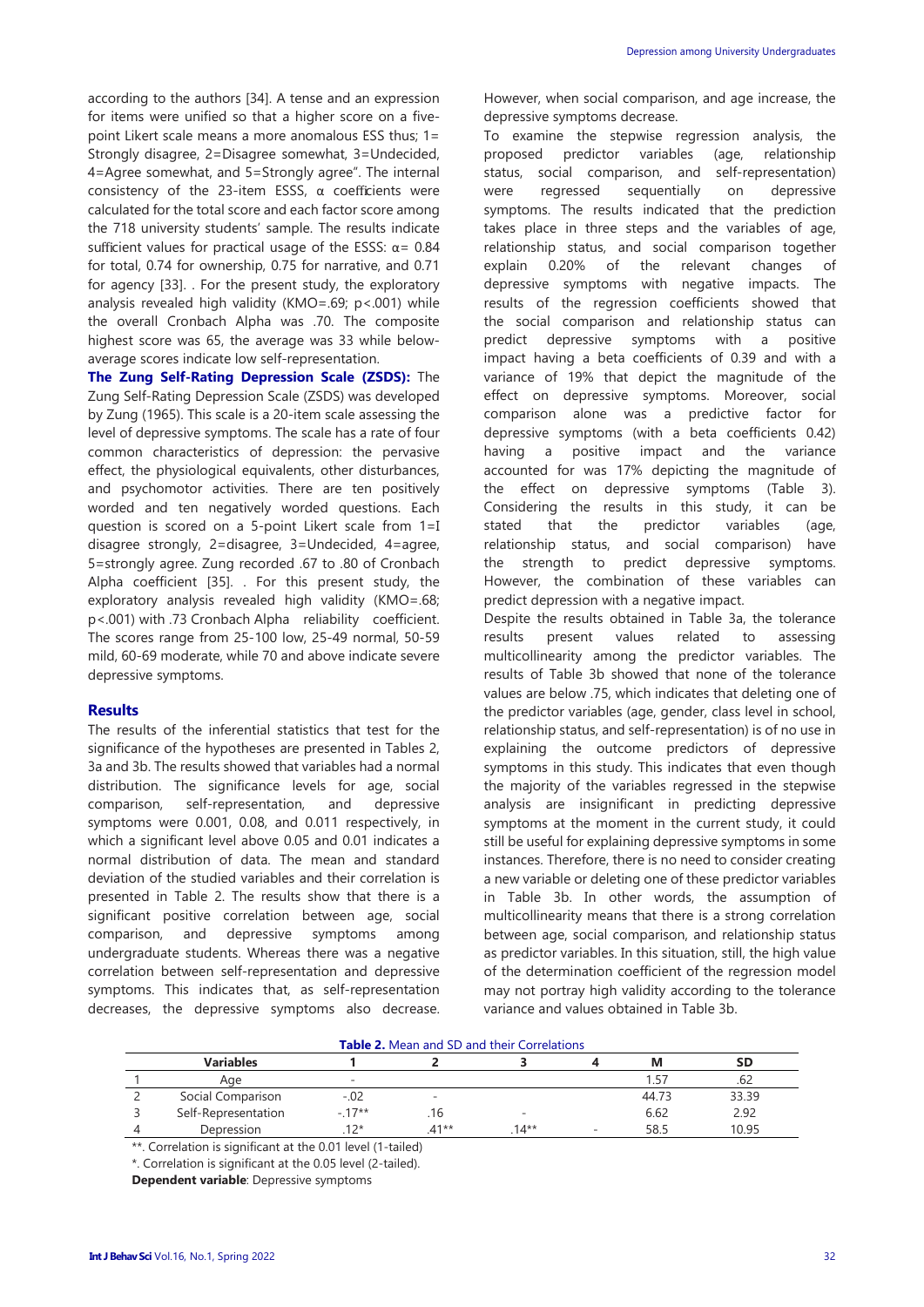|  |  | <b>Table 3a.</b> Results Showing Stepwise Multiple Regression Analysis of Independent Variables on Depressive Symptoms |  |
|--|--|------------------------------------------------------------------------------------------------------------------------|--|
|  |  |                                                                                                                        |  |

| <b>Dependent</b>                                                      | <b>Predictors</b> | Step |                  | $R^2$ |         |      |       |          |        |
|-----------------------------------------------------------------------|-------------------|------|------------------|-------|---------|------|-------|----------|--------|
| DS                                                                    | iOC*RSª           |      | 41ª              |       | 39.27   |      | 74.23 | '7.04    | p<0.01 |
|                                                                       | SOC*RSb           |      | .43 <sup>b</sup> | 18    | 42.97   | .39  | .03   | 16.05    | p<0.01 |
|                                                                       | SOC*RS*Agec       |      | 45 <sup>c</sup>  | .20   | $-1.31$ | - 1  | 6.49  | $-2.652$ | p<0.01 |
| the company's company's company's<br>commercial contracts of the con- | ______            |      |                  |       | .       | ____ |       |          |        |

**Note**: Depressive Symptoms=DS., Social Comparison =SOC., Relationship Status=RS.

**Table 3b.** Tolerance Values of Multicollinearity among Independent Variables

|   |                |                   |         | P    |                            | <b>Collinearity Statistics</b> |  |
|---|----------------|-------------------|---------|------|----------------------------|--------------------------------|--|
|   | <b>Model</b>   | В                 |         |      | <b>Partial Correlation</b> | <b>Tolerance</b>               |  |
|   | Age range      | $-.10b$           | $-2.12$ | .035 | $-.11$                     | .99                            |  |
|   | Marital status | $-.12b$           | $-2.65$ | .008 | $-.14$                     | .96                            |  |
| 1 | Gender         | .04 <sup>b</sup>  | .87     | .380 | .04                        | .98                            |  |
|   | Class year     | .00 <sup>b</sup>  | .17     | .865 | .009                       | .94                            |  |
|   | Self Rep       | .07 <sup>b</sup>  | 1.57    | .117 | .08                        | .98                            |  |
| 2 | Age range      | $-12c$            | $-2.54$ | .011 | $-.13$                     | .97                            |  |
|   | Gender         | .01 <sup>c</sup>  | .37     | .705 | .02                        | .94                            |  |
|   | Class year     | .05 <sup>c</sup>  | 1.009   | .314 | .05                        | .85                            |  |
|   | Self Rep       | .06c              | 1.37    | .171 | .07                        | .97                            |  |
| 3 | Gender         | .006 <sup>d</sup> | .12     | .905 | .006                       | .93                            |  |
|   | Class_year     | .09 <sup>d</sup>  | 1.82    | .068 | .09                        | .78                            |  |
|   | SelfRep        | .09 <sup>d</sup>  | 1.86    | .063 | .09                        | .94                            |  |

a. Dependent Variable: DS

b. Predictors in the Model: (Constant), SOC

c. Predictors in the Model: (Constant), SOC, RS

d. Predictors in the Model: (Constant), SOC, RS, Age

# **Discussion**

The current study aimed at investigating whether psychosocial factors such as; age, marital status, comparison, and self-representation could predict depressive symptoms among university undergraduate students, particularly those who frequently use social media during second waves of the COVID-19 pandemic in Nigeria. The results show that there is a significant positive correlation between age, social comparison, and depressive symptoms among undergraduate students. However, there was a negative correlation between selfrepresentation and depressive symptoms. This finding is consistent with some past studies which found that as the age of participants increases, depression symptoms surge [25-27], social comparison [4, 7-9] have positive relationships with depressive symptoms, but selfrepresentation [18, 34] found to be negatively related with mood swing challenge. Despite that negative relationship between self-representation and depressive symptoms which has been widely validated in previous studies, there is still research showing positive relationships between self-representation and depression, and some have shown a medium correlation. This ambivalence in the literature could be a result of different settings and cultural differences which suggest further investigations. The results imply that age, social comparison, and selfrepresentation are associated with depression, and these factors could be used to explain depression among the sampled participants. Therefore, there is a need for counselling services to focus more on older ones, tending social comparison traits and low self-image as the vulnerable to suffer from depression.

The results also showed that age, relationship status, and social comparison together predicted depressive symptoms with a negative impact. However, findings show that the social comparison and relationship status predicted depressive symptoms positively. Furthermore, social comparison was alone related to depressive symptoms with a positive impact. This is consistent with previous research such as Hal and Hu's studies; the findings concluded that psychosocial factors (age, and social comparison) did have an influence on depression [36, 37]. Also, a finding revealed that social comparison explained dimensions of psychological distress especially the depression domain than other social factors [37]. Depression in young people often occurs as the age increases [36]. This necessitates screening for depression among undergraduates age groups as extremely vital. Also, social comparison and self-image can be used to explain the tendency for one to be depressed especially among those who use social media frequently. Results also revealed that relationship status combined with social comparison is a predictor of depressive symptoms. This is supported by some previous studies conducted in the western world which revealed that marital status did significantly influence depression [34, 36, 37]. In addition, previous studies had found that being a separated partner, single adolescent and in a long-term relationship has a positive association with depression [22, 29, 30, 31, 32, 36].

The reasons could be that these individuals may have less social support as the majority of them can be left with their ordeal, or sometimes lack social affiliation romantically which affects their feelings. Also, these respondents are generally less prepared emotionally and practically to cope with their situations. Therefore, when they incessantly surf through the internet, they may probably compare themselves with others and perceive their situations as worse compared to those individuals celebrating their partners or being celebrated by their partners which may trigger feelings of self-worthlessness and hopelessness in the viewers who lack a strong self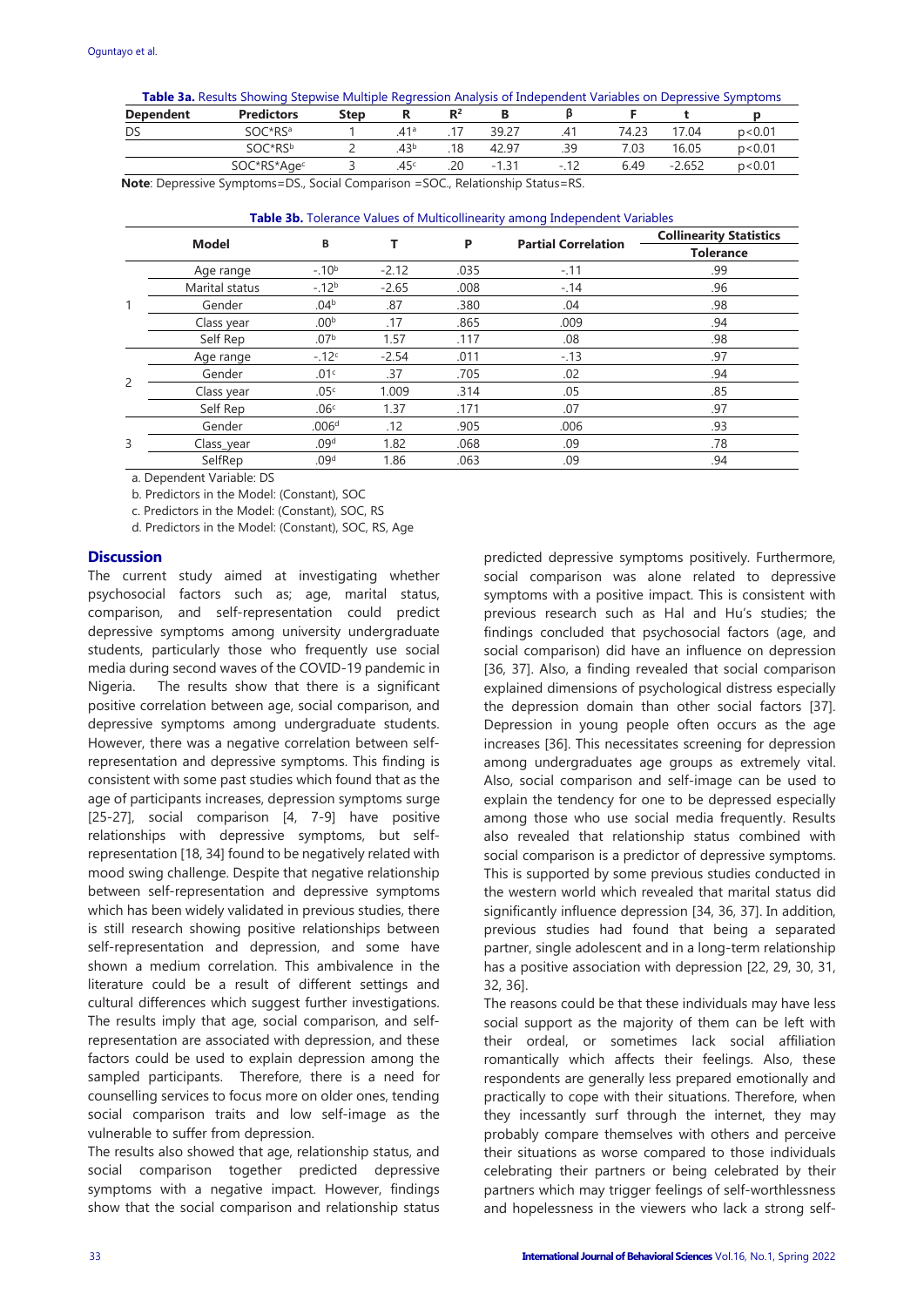image.

Regarding self-representation as a predictive factor, this variable was partial out in the stepwise multiple regression analysis in this study. However, the negative relationship between self-representation and depressive symptoms has been widely validated in past studies [18, 34] whereas the nature of the relationship between the presence of self-representation and depressive symptoms remains unclear. Although some studies found positive relationships as revealed in this study, most have shown a medium correlation coefficient, suggesting that the association between these variables may not be linear [39, 40]. Despite this finding did not confirm our postulation, it was not fully a surprising result that self-representation was most predictive of depressive symptoms. However, the presence of personality predisposition, unidentified social comparison (either downward or upward sloping), and frequency of social media surfing which was not considered in this study could uniquely have contributed to the present results. Thus, we may contemplate a number of variables playing some mediating role concerning depressive symptoms among university students during the second waves of the COVID-19 pandemic among the selected students.

#### **Conclusion**

The current study indicated that there is a significant positive correlation between age, social comparison, and depressive symptoms; however, self-representation is negatively related to depressive symptoms. Also, social comparison predicts depressive symptoms. Social comparison and relationship status altogether predict depressive symptoms with a positive impact. While age, relationship status, and social comparison predicted depressive symptoms with a negative impact. It can be concluded that age, relationship status, and social comparison are predictors of depressive symptoms of the sampled undergraduate students during the second waves of COVID-19 in Nigeria.

It was recommended that there should be public enlightenment on the use of mental health services. By this, undergraduates could gain insight into the means of pairing social media with psychological services to manage their mental wellbeing. Therapists should incorporate self-representation and social comparison into intervention. Also, special attention should be paid to the effects of quality romantic relationships and age differences when assessing and treating depressive symptoms in university students.

#### **Conflict of Interest**

The authors declared no conflicting interests.

#### **Ethical Approval**

This study was approved by the ethical committee of social sciences at the University of Ilorin. The research was conducted following ethical standards.

#### **Acknowledgment**

The authors appreciate all the students of the University

of Ilorin who participated in this study.

#### **References**

- 1. Buhari O, Bolarinwa O, Adegoke A, Ogunmodede AJ, Oguntayo R, Adegunloye OM. Internet-based psychological interventions to improve mental health: Preference for and willingness to use among students in a Nigerian university. East Africa Med. J. 2021; 98 (9), 4151-4159. Available from: <https://www.ajol.info/index.php/eamj/article/view/215167>
- 2. World Health organization. Depression and other Common Mental Health Disorder. "Global estimate". 2018. Available from:

[https://apps.who.int/iris/bitstream/handle/10665/254610/WHO-](https://apps.who.int/iris/bitstream/handle/10665/254610/WHO-MSD-MER%202017.2-eng.pdf)MSD-MER [2017.2-eng.pdf](https://apps.who.int/iris/bitstream/handle/10665/254610/WHO-MSD-MER%202017.2-eng.pdf)

- 3. World Health Assembly. Comprehensive Mental Health Plan for 2013 - 2020. Psychiatry Clinical and Neurosciences. 2014; 68, 585–586. <https://doi.org/10.1111/pcn.12207>
- 4. World Health Organization. Global practice in the care of those with depressive illness in Nigeria "Definition of Depression. 2017; 13389/fpsyt.2017.00266PMCID: PMC5712550PMID: 29238312
- 5. World Health Organization. Factsheet on Depression. World Health Organization. 2015; 15 Aug 2015. Available from: <http://www.who.int/mediacentre/factsheets/fs369/en>
- 6. Festinger L. A theory of social comparison processes. Hum. Relat. 1954; 117-131. do[i:10.1177/001872675400700202](https://doi.org/10.1177/001872675400700202)
- 7. Marsh HW, Kong CK, Hau KT. Longitudinal multilevel models of the big-fish- little pond effect on academic self-concept: Counter-balancing contrast and reflected- glory effects in Hong Kong schools. J. Personal. and Soc. Psychol. 2000; 6:67-88. <https://psycnet.apa.org/doi/10.1037/0022-3514.78.2.337>
- 8. Theobald M. Depression and social media. Everyday Health. 2014. Available **Available** from: [https://www.everydayhealth.com/hs/major-depression-resource](https://www.everydayhealth.com/hs/major-depression-resource%20center/depression-social-media/) [center/depression-social-media/](https://www.everydayhealth.com/hs/major-depression-resource%20center/depression-social-media/)
- 9. Roosevelt T. "Becoming a Great School: Harnessing the Powers of Quality Management and Collaborative Leadership." In Kenneth, B. Cooper., Nels Gustafson and Joseph G. Salah. Book. 2013. Available from: [https://www.amazon.com/Becoming-](https://www.amazon.com/Becoming-Great-School-Harnessing%20collaborative/dp/1475806957)Great-School-Harnessing [collaborative/dp/1475806957](https://www.amazon.com/Becoming-Great-School-Harnessing%20collaborative/dp/1475806957)
- 10. Gibbons FX, Buunk BP. Individual differences in socialcomparison: Develop of social comparison orientation. J.<br>Personal. and Soc. Psychol. 1999: 4, 90-110. Personal. and Soc. Psychol. 1999; 4, 90-110. <https://psycnet.apa.org/doi/10.1037/0022-3514.76.1.129>
- 11. Appel H, Crusius J, Gerlach AL. Social comparison, envy, and depression on Facebook: A study looking at the effects of high comparison standards on depressed. Individ. J. Soc. Clin. Psychol. 2015; (7):345-355. <https://doi.org/10.1521/jscp.2015.34.4.277>
- 12. Chou HTG, & Edge N. "They are happier and having better lives than I am" impact of using Facebook on perceptions of others' lives. Cyberpsychology, Behavior, and Social Networking. 2012; 3,56-67. <https://doi.org/10.1089/cyber.2011.0324>
- 13. Feinstein BA. Negative social comparison on Facebook and depressive symptoms: Rumination as a mechanism. 2013. Available from: [https://www.researchgate.net/publication/259997458\\_Negative](https://www.researchgate.net/publication/259997458_Negative_social_comparison_on_Facebook_and_depressive_symptoms_Rumination_as_a_mechanism/stats) [\\_social\\_comparison\\_on\\_Facebook\\_and\\_depressive\\_symptoms\\_](https://www.researchgate.net/publication/259997458_Negative_social_comparison_on_Facebook_and_depressive_symptoms_Rumination_as_a_mechanism/stats) [Rumination\\_as\\_a\\_mechanism/stats](https://www.researchgate.net/publication/259997458_Negative_social_comparison_on_Facebook_and_depressive_symptoms_Rumination_as_a_mechanism/stats)
- 14. Oyeleke JT, Oguntayo R, & Popoola OA. Personality Traits and Narcissism as Predictors of Pathological Selfie among University Undergraduates in Nigeria. J. of Nig. Psycholo. Associat. 2019; 2, 83-99.
- 15. Haferkamp N, Krämer NC. Social comparison: Examining the effect of online profiles on social-networking sites. Cyberpsychol., Behav. and Soc. Networ. 2011; 5, 56-78. <https://doi.org/10.1089/cyber.2010.0120>
- 16. Kross E, Verduyn P, Demiralp E, Park J, Lee DS, Lin N. et al. Facebook Use Predicts Declines in Subjective Well-Being in Young Adults. PLoS ONE. 2013; 8, 1–6. http://doi.org/10.1371/journal.pone.0069841
- 17. Kim J, Lee JR. The Facebook paths to happiness: Effects of the number of Facebook friends and self-presentation on subjective well-being. Cyber Psychology Behavior, and Social Networking. 2011; 2, 20-30. <https://doi.org/10.1089/cyber.2010.0374>
- 18. Michikyan M, Dennis J, Subrahmanyam K. Can you guess who I am? Real, ideal, and false self-presentation on Facebook among emerging adults. Emerging Adulthood. 2015; 3,7-10.